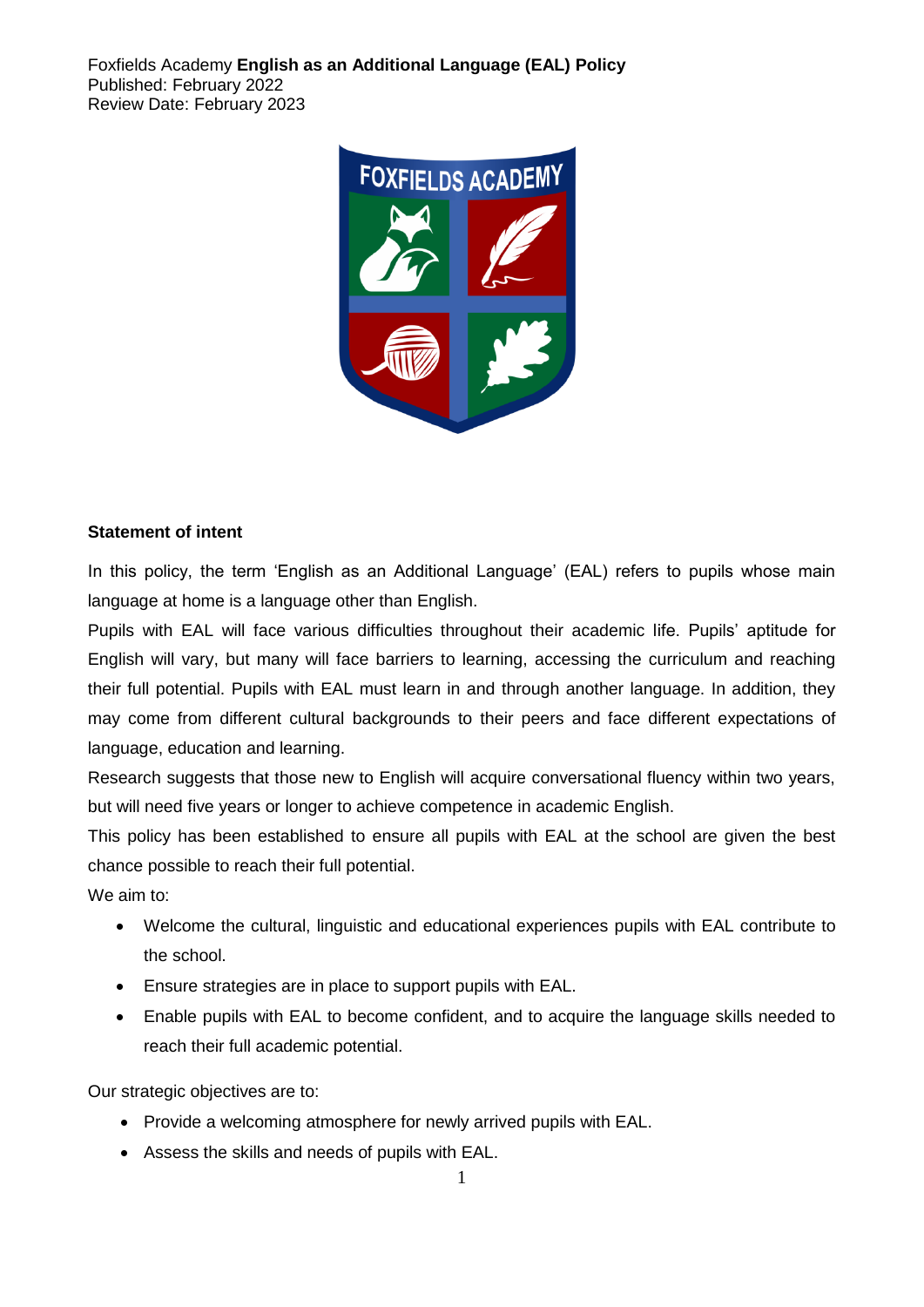Foxfields Academy **English as an Additional Language (EAL) Policy** Published: February 2022 Review Date: February 2023

- Gather accurate information regarding children's backgrounds, cultures and abilities.
- Equip teachers and support staff with the necessary skills, resources and knowledge to support pupils with EAL.
- Use all available resources to raise the attainment of pupils with EAL.
- Systematically monitor pupils' progress, and adapt policies and procedures accordingly.
- Ensure all children's languages, cultures and identities are represented in classrooms and throughout the school.
- Maximise opportunities to model the fluent use of English.
- Ensure pupils with EAL are acknowledged for their skills in their own languages.

### Teacher responsible for pupils with EAL (Assistant Headteacher)

Their responsibilities include:

- Coordinating the efficient timetabling of pupils with EAL.
- Overseeing the assessment and targeting of children with EAL.
- Ensuring the procurement and appropriate use of resources to support pupils with EAL.
- Aiding staff in effective communication with parents and finding translators where appropriate
- Exploring various possibilities to ensure important information is shared with parents
- Liaising with teaching staff.
- Advising on strategies to support and include pupils with EAL.
- Providing advice regarding inclusive curriculum materials.
- Advising on ways to differentiate work for pupils with EAL.

### The role of school staff members

All staff members have a responsibility to ensure the development of pupils with EAL.

- Ensuring all written work includes the technical requirements of language as well as the meaning
- Providing a good model of spoken English.
- Where possible, using a variety of types of text to explore their subject and through the varied use of English.
- Ensuring the inclusion of pupils with EAL in their classrooms.
- Identifying pupils with EAL who are experiencing difficulties and ensuring intervening measures are taken to aid the pupil.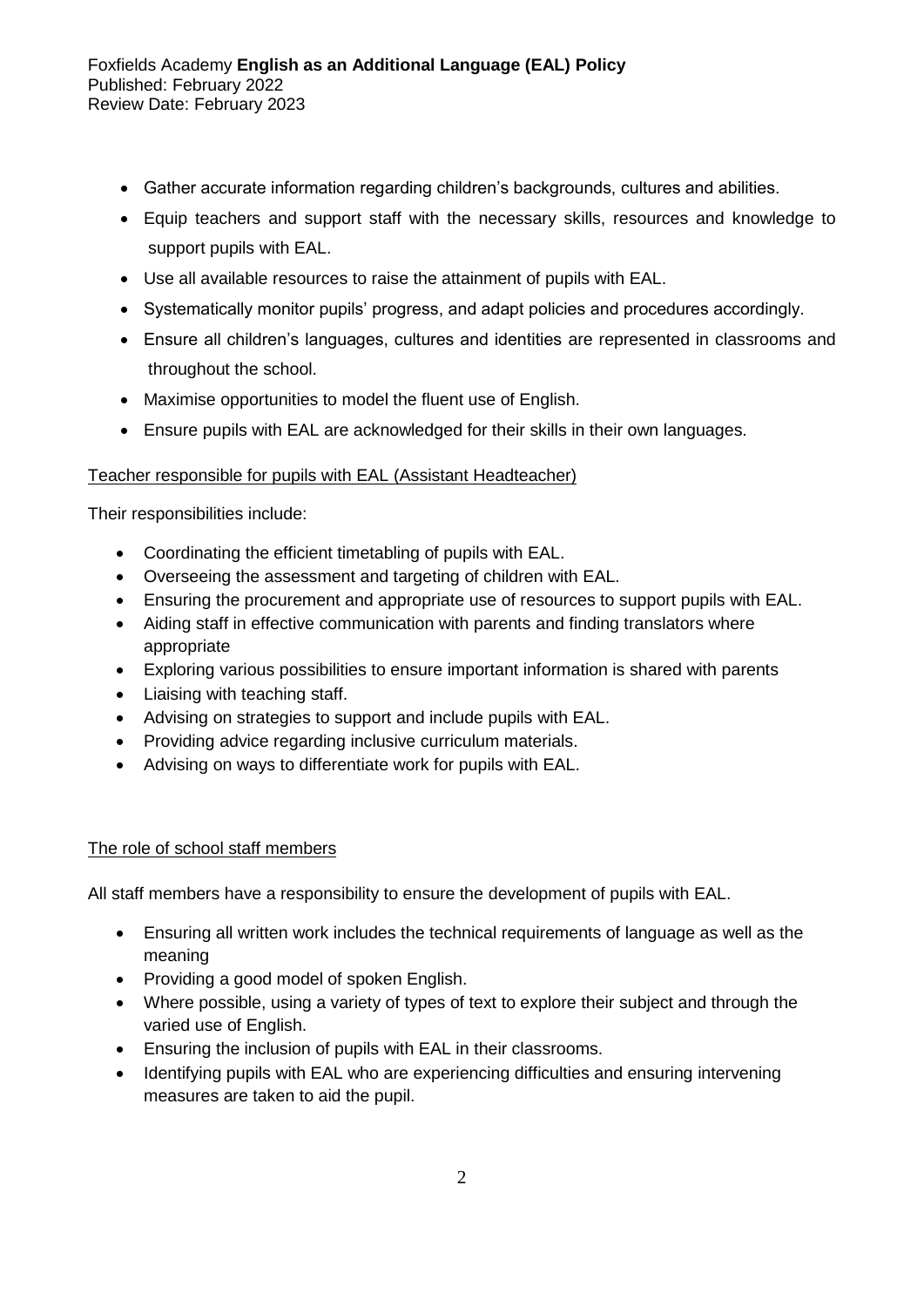# **Support**

Where a pupil with EAL is assessed as having little to no English, support will be provided in the form of induction classes. These classes will be run by the intervention team and focus on practical, everyday English. During the induction period, typically lasting six weeks but varying dependant on pupils' progress, pupils will still take part in all other areas of curriculum.

In-class support and small group work is utilised as soon as the pupil can be successfully integrated into the classroom environment. The pupil will still spend time with their intervention teacher on a daily basis.

## Inclusion

The school utilises a strategy of inclusion, and the positive and effective use of language.

The strategy includes the following principles:

- There is an understanding throughout the school, for both staff and pupils, that a limited knowledge of English does not reflect a lack of ability or knowledge. Appreciating a pupil's ability to speak their own first language is essential for building their confidence and selfesteem.
- The language development of pupils is the responsibility of the entire school community.
- Diversity will be valued and classrooms will be socially inclusive.
- Teachers will be knowledgeable about pupils' abilities in English and use their knowledge to inform lesson planning.

### Classroom practice

- Teachers have high expectations of all pupils, regardless of gender, ethnicity, social background or English ability.
- Classroom activities will be matched to pupils' needs and abilities.

### Access to the curriculum

The needs of pupils with EAL are considered by teachers when planning lessons. When planning lessons, teachers will ensure that:

- The language and learning demands of the curriculum are analysed and support is provided.
- Visual support is utilised to provide greater understanding of key concepts.
- There are opportunities for pupils to use their first language in the classroom.
- The support requirements of pupils with EAL are identified and the support is made available.